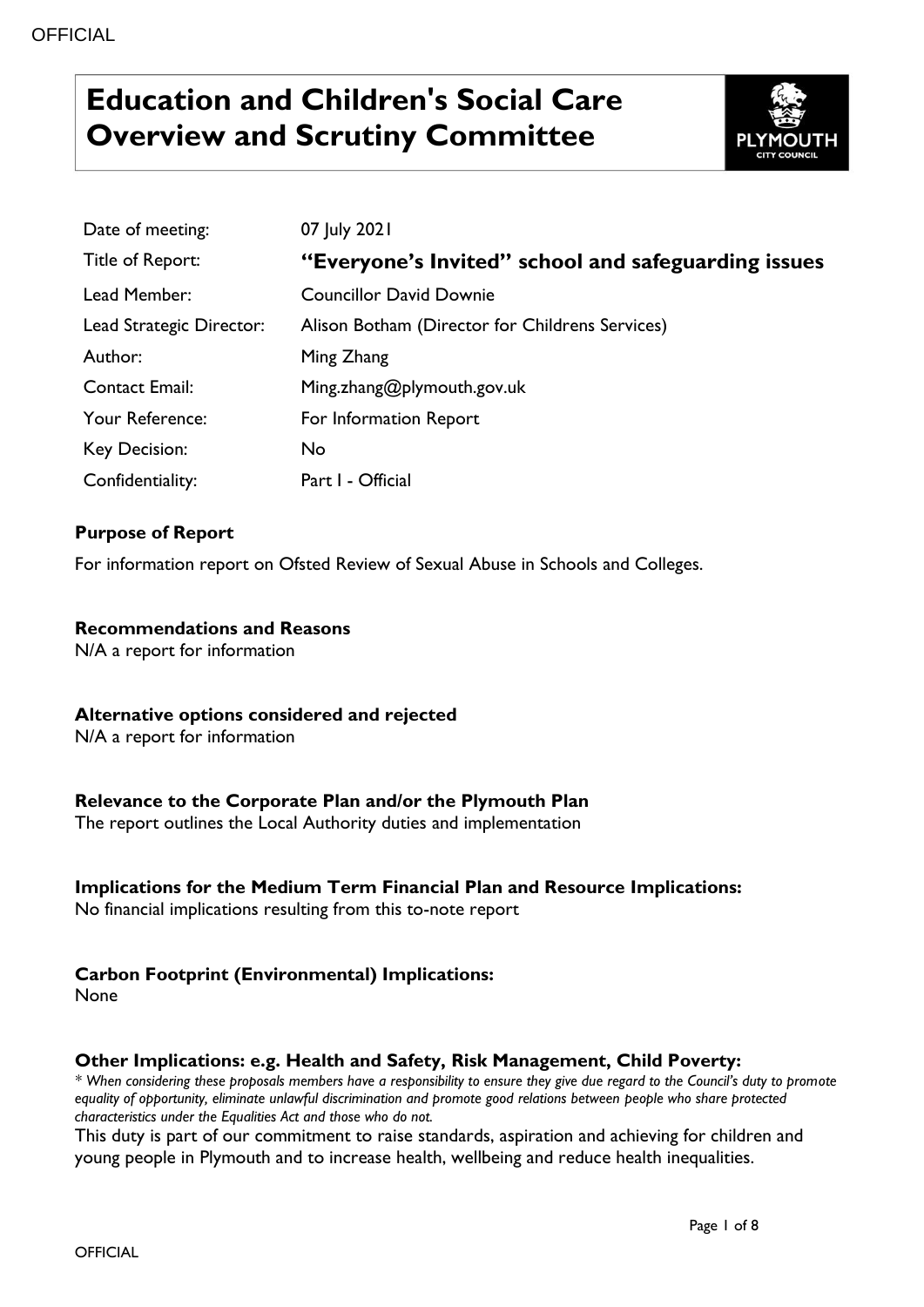|                               | <b>Appendices</b>                            |             |                                                                                                                                                                                                                                                              |  |  |  |  |  |  |  |  |
|-------------------------------|----------------------------------------------|-------------|--------------------------------------------------------------------------------------------------------------------------------------------------------------------------------------------------------------------------------------------------------------|--|--|--|--|--|--|--|--|
| <b>Ref. Title of Appendix</b> |                                              |             | <b>Exemption Paragraph Number</b> (if applicable)<br>If some/all of the information is confidential, you must indicate<br>why it is not for publication by virtue of Part 1 of Schedule 12A<br>of the Local Government Act 1972 by ticking the relevant box. |  |  |  |  |  |  |  |  |
|                               |                                              | 5<br>4<br>6 |                                                                                                                                                                                                                                                              |  |  |  |  |  |  |  |  |
| A                             | Briefing report title                        |             |                                                                                                                                                                                                                                                              |  |  |  |  |  |  |  |  |
| В                             | Equalities Impact Assessment (if applicable) |             |                                                                                                                                                                                                                                                              |  |  |  |  |  |  |  |  |

## **Background papers:**

*Please list all unpublished, background papers relevant to the decision in the table below. Background papers are unpublished works, relied on to a material extent in preparing the report, which disclose facts or matters on which the report or an important part of the work is based.*

| Title of any background paper(s) | <b>Exemption Paragraph Number</b> (if applicable)                                                                                                                                                       |  |  |  |  |   |  |  |
|----------------------------------|---------------------------------------------------------------------------------------------------------------------------------------------------------------------------------------------------------|--|--|--|--|---|--|--|
|                                  | If some/all of the information is confidential, you must indicate why it<br>is not for publication by virtue of Part 1 of Schedule 12A of the Local<br>Government Act 1972 by ticking the relevant box. |  |  |  |  |   |  |  |
|                                  |                                                                                                                                                                                                         |  |  |  |  | 6 |  |  |
|                                  |                                                                                                                                                                                                         |  |  |  |  |   |  |  |
|                                  |                                                                                                                                                                                                         |  |  |  |  |   |  |  |

# **Sign off:**

| Fin                                                                 | $d$ jn. $21$ .<br>22.39                               | Leg | lt/369<br>07/29<br>0621 | Mon<br>$\mathsf{Off}$ |  | <b>HR</b> |  | <b>Assets</b> |  | Strat<br>Proc |  |
|---------------------------------------------------------------------|-------------------------------------------------------|-----|-------------------------|-----------------------|--|-----------|--|---------------|--|---------------|--|
|                                                                     | Originating Senior Leadership Team member: Ming Zhang |     |                         |                       |  |           |  |               |  |               |  |
| Please confirm the Strategic Director(s) has agreed the report? Yes |                                                       |     |                         |                       |  |           |  |               |  |               |  |
| Date agreed: 29/06/2021                                             |                                                       |     |                         |                       |  |           |  |               |  |               |  |
|                                                                     |                                                       |     |                         |                       |  |           |  |               |  |               |  |
| Cabinet Member approval: Councillor Dave Downie by email 29/6/2021  |                                                       |     |                         |                       |  |           |  |               |  |               |  |
| Date approved: 29/06/2021                                           |                                                       |     |                         |                       |  |           |  |               |  |               |  |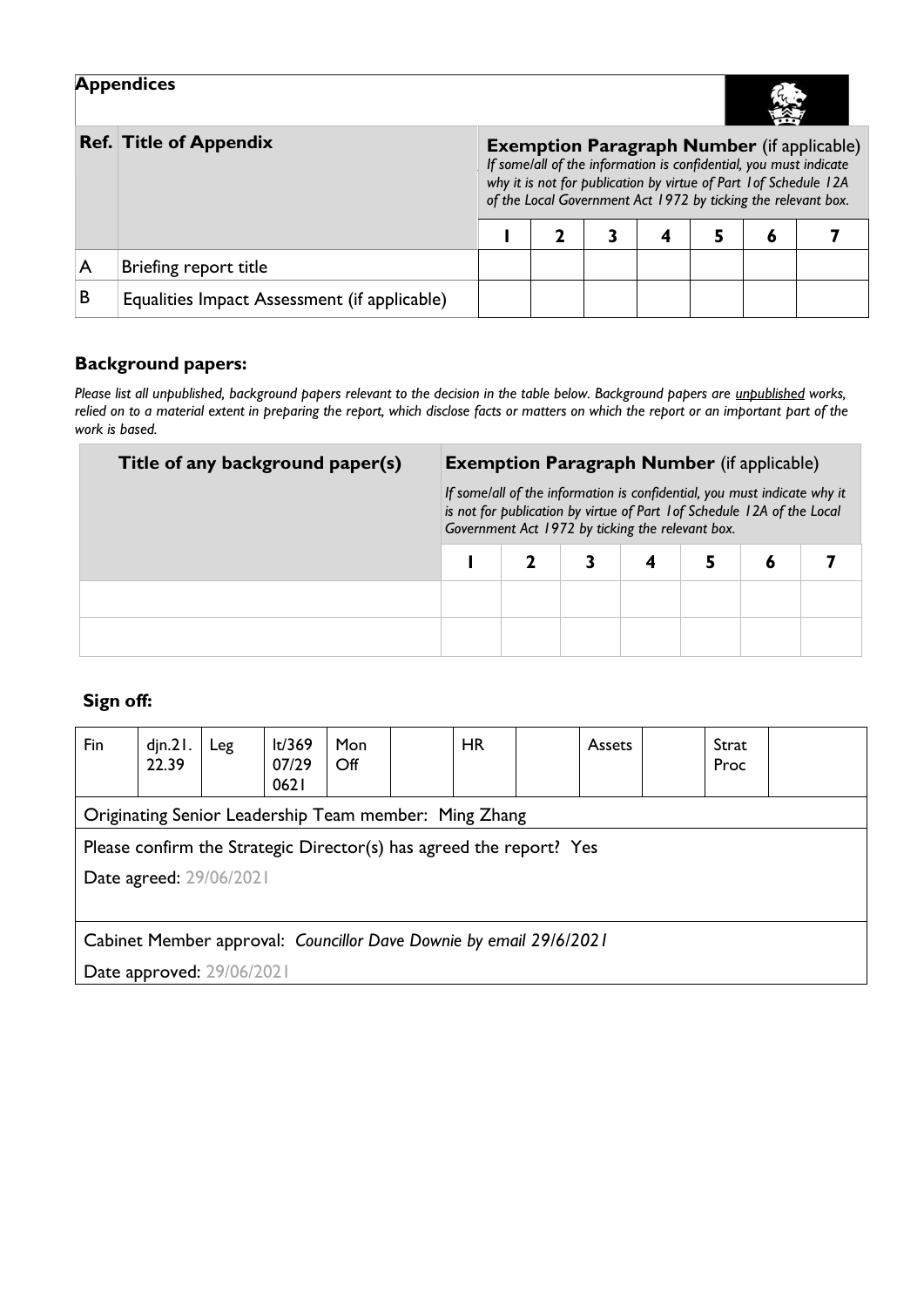# **OFSTED REVIEW OF SEXUAL ABUSE IN SCHOOLS AND COLLEGES**



Proposed Follow Up (EPS)

On 10<sup>th</sup> June Ofsted published a review of sexual abuse in schools and colleges. This was following the government request for a rapid review to be undertaken. The publication can be found at:

[https://www.gov.uk/government/publications/review-of-sexual-abuse-in-schools-and-colleges/review-of](https://www.gov.uk/government/publications/review-of-sexual-abuse-in-schools-and-colleges/review-of-sexual-abuse-in-schools-and-colleges)[sexual-abuse-in-schools-and-colleges](https://www.gov.uk/government/publications/review-of-sexual-abuse-in-schools-and-colleges/review-of-sexual-abuse-in-schools-and-colleges)

Ofsted were asked to report on:

- Safeguarding and curriculum
- Multi-agency safeguarding arrangements
- Victim's voice and reporting

Ofsted also considered information regarding the extent and nature of allegations and incidents, and knowledge/response of schools.

The report makes the following recommendations:

Recommendations for school and college leaders

School and college leaders should create a culture where sexual harassment and online sexual abuse are not tolerated, and where they identify issues and intervene early to better protect children and young people.

In order to do this, they should assume that sexual harassment and online sexual abuse are happening in their setting, even when there are no specific reports, and put in place a whole-school approach to address them. This should include:

- a carefully sequenced RSHE curriculum, based on the Department for Education's (DfE's) statutory guidance, that specifically includes sexual harassment and sexual violence, including online. This should include time for open discussion of topics that children and young people tell us they find particularly difficult, such as consent and the sending of 'nudes'
- high-quality training for teachers delivering RSHE
- routine record-keeping and analysis of sexual harassment and sexual violence, including online, to identify patterns and intervene early to prevent abuse
- a behavioural approach, including sanctions when appropriate, to reinforce a culture where sexual harassment and online sexual abuse are not tolerated
- working closely with LSPs in the area where the school or college is located so they are aware of the range of support available to children and young people who are victims or who perpetrate harmful sexual behaviour
- support for designated safeguarding leads (DSLs), such as protected time in timetables to engage with LSPs
- training to ensure that all staff (and governors, where relevant) are able to:
	- better understand the definitions of sexual harassment and sexual violence, including online sexual abuse
	- identify early signs of peer-on-peer sexual abuse
	- consistently uphold standards in their responses to sexual harassment and online sexual abuse.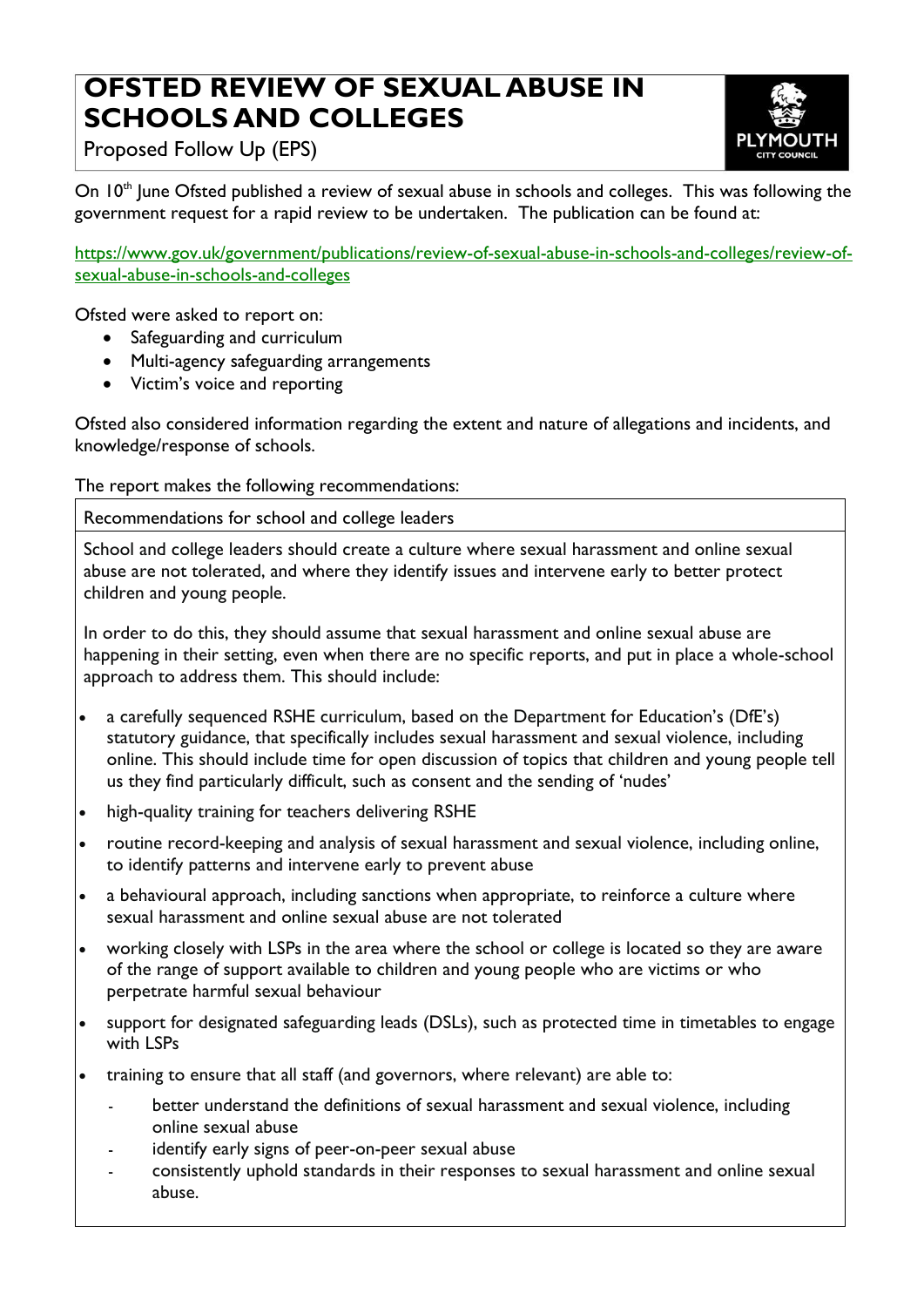### **Recommendations for multi-agency partners**

Multi-agency partners should:

 work to improve engagement with schools of all types in their local area, tailoring their approach to what their analysis (produced in partnership with schools/colleges and wider safeguarding partners) indicates are the risks to children and young people in their local area

### **Recommendations for government**

The government should:

- take into account the findings of this review as it develops the Online Safety Bill, so it can strengthen safeguarding controls for children and young people to protect them from viewing online explicit material and engaging in harmful sexual behaviour using social media platforms
- establish better coordinated arrangements between the Education and Skills Funding Agency (ESFA), Ofsted and ISI for how to deal with complaints that inspectorates receive about schools
- strengthen the 'Working together to safeguard children's guidance to make the involvement of all state and independent schools and colleges with LSPs more explicit, including their engagement in multi-agency safeguarding audits
- produce clearer guidance for schools and colleges to help them make decisions when there are long-term investigations of harmful sexual behaviour, or when a criminal investigation does not lead to a prosecution or conviction
- review and update the definitions of sexual abuse, including peer-on-peer, to better reflect the experiences of children and young people
- develop an online hub where all safeguarding guidance is in one place, with any updates clearly visible and ideally made in good time in the school year to aid planning
- in partnership with others:
	- develop a guide that helps children and young people know what might happen next when they talk to an adult in school or college about sexual harassment and sexual violence, including online sexual abuse
	- develop national training for DSLs
	- develop resources to help schools and colleges shape their RSHE curriculum
	- launch a communications campaign about sexual harassment and online sexual abuse, which should include advice for parents and carers

# **Everyone's Invited – published list of schools**

The Everyone's Invited webpage is referred to in Ofsted's review report. The webpage invites individual testimonials of the experience of rape culture. The website have now published a list of schools in the county who have been referenced in the testimonies submitted to the site. The Plymouth schools referenced in the list are:

- All Saints (opened 2013)
- Devonport High School (does not reference which school)
- Hele's
- Lipson Academy (academy status from 2011)
- Southway Community College (Closed 2001)
- **St Boniface**
- Stoke Damerel Primary
- Tor Bridge High (opened 2011)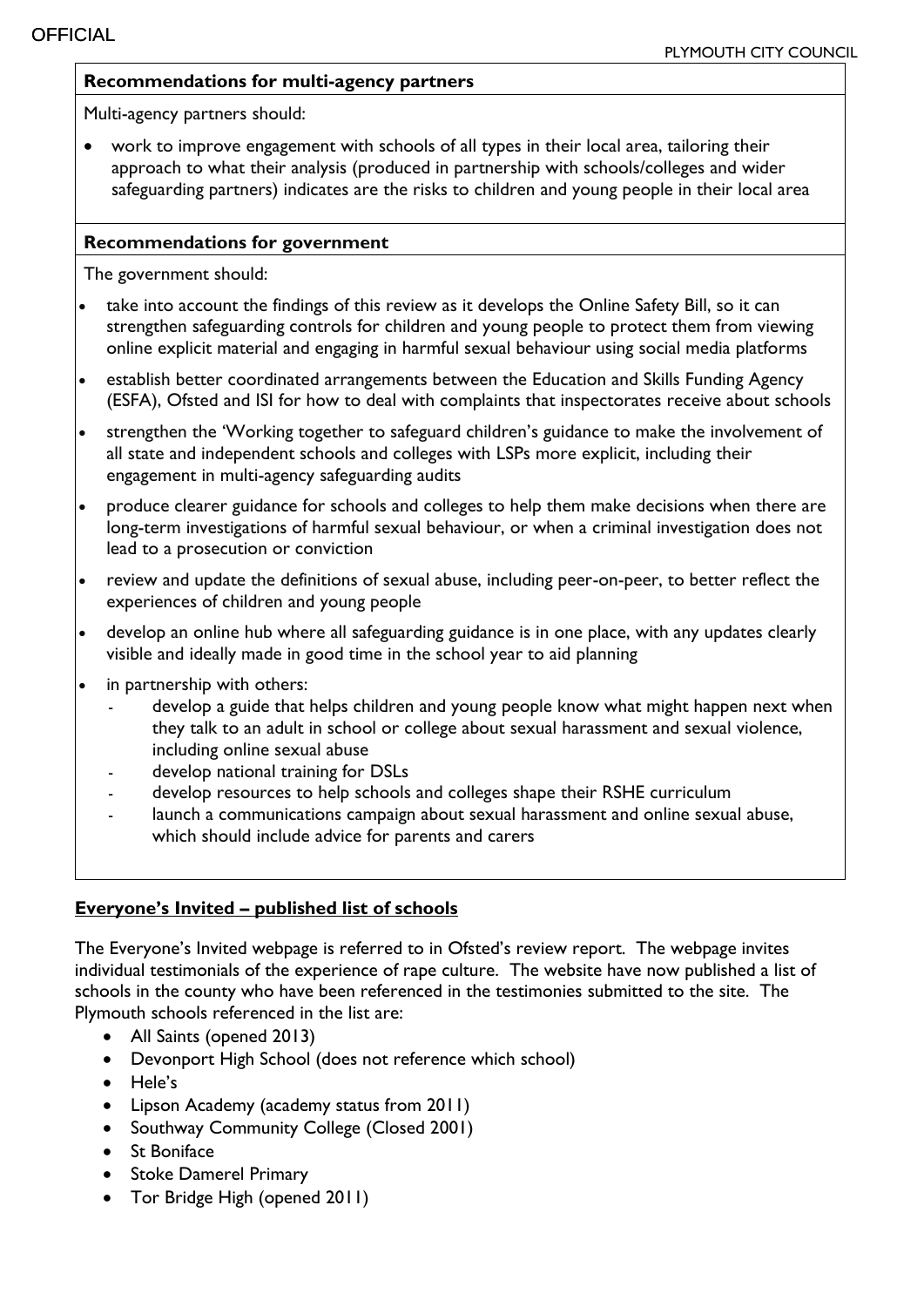However, it has not been possible to clarify whether the testimonies are with regard to incidents which happened in school or out of school in order to better understand young people's experiences. The website information is not presented in a way that enables this type of sort or search to be completed.

### **Next steps:**

Taking account of this information, the proposed follow up with schools and colleges is to address the following themes:

- Promoting engagement of schools and colleges in the findings of the Review Report and considering the follow up and assurance required (linking with Education Reference Group)
- Taking account of the information held by the EPS (and the LA) that may assist in local analysis of potential and actual risk for children and young people. For EPS this would include Ofsted complaints, general complaints, permanent exclusion/pupil movement data.
- Reviewing the implementation of the RHSE/PHSE curriculum during 2019/20 and working with schools (linking through PHSE Hub network) to review how local delivery of the curriculum meets the Ofsted recommendations.
- Contacting schools directly who have been named in order that the school leadership are aware in the event they are contacted directly, and also to engage those schools in considering the review findings.

In addition, working through the PSCP we can develop a follow up plan in partnership regarding the multi-agency response.

## **Proposed recommendations for follow up**

| <b>Action for Education, Schools and Colleges</b>                                                                                                                                                               | Lead/<br><b>Timescale</b>                                                                                                                                                                                    |           |
|-----------------------------------------------------------------------------------------------------------------------------------------------------------------------------------------------------------------|--------------------------------------------------------------------------------------------------------------------------------------------------------------------------------------------------------------|-----------|
|                                                                                                                                                                                                                 | Engagement of schools and colleges in review findings<br>Letter to invite their engagement with Ofsted's Review report and findings                                                                          | <b>MZ</b> |
| Request for Education Reference Group to consider review findings and identify<br>recommendations for follow up with schools and colleges, and lines of enquiry for<br>multi-agency partners. This may include: | <b>ERG Chair</b>                                                                                                                                                                                             |           |
|                                                                                                                                                                                                                 | Support sharing of good practice across schools and with partners                                                                                                                                            |           |
|                                                                                                                                                                                                                 | Work with ERG and PSCP regarding opportunity for Twilight sessions for school<br>leaders, DSL's and governors                                                                                                |           |
|                                                                                                                                                                                                                 | DSL Briefing to raise awareness of the Ofsted Review report. (01.07.2021 initial<br>briefing)                                                                                                                |           |
| $\bullet$                                                                                                                                                                                                       | Ensure schools have access to information on local services and support (eg<br>NSPCC and Barnardo's) through online information                                                                              |           |
|                                                                                                                                                                                                                 | School/MAT arrangements to support frontline workers                                                                                                                                                         |           |
|                                                                                                                                                                                                                 | Consideration as to how a Trauma Informed approach underpins this work                                                                                                                                       |           |
|                                                                                                                                                                                                                 | Consideration of how equalities and diversity is reflected in this work                                                                                                                                      |           |
|                                                                                                                                                                                                                 | Assurance request to all school leaders (letter) to ascertain:<br>Ofsted Review report has been considered by the organisation<br>Review has been shared with Governors, particularly safeguarding governors | MZ        |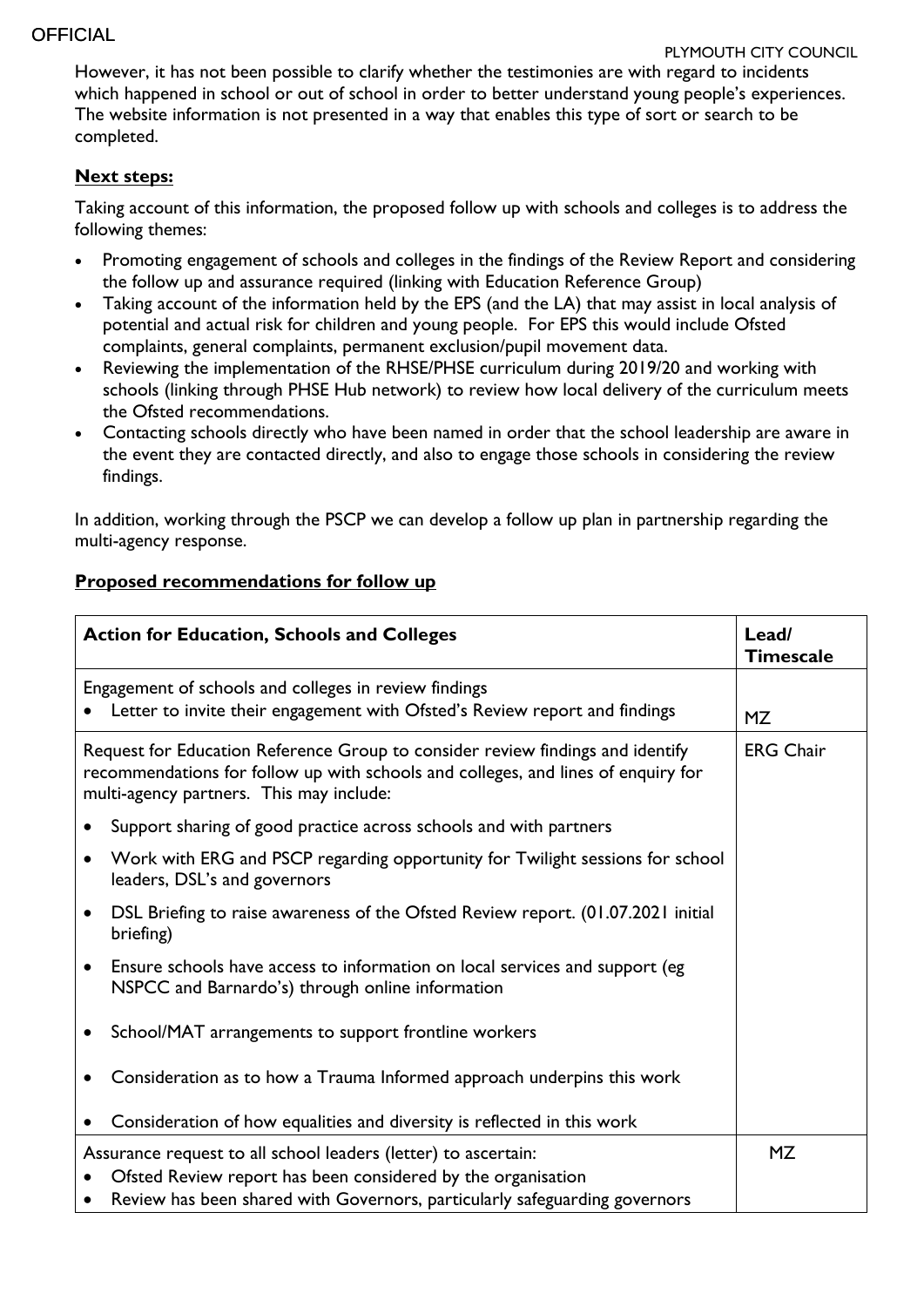| Intention to review school arrangements in light of review findings (including, for<br>example, whole-school curriculum awareness - RHSE, Science, English delivery).<br>Willingness to work in partnership to review data and information to support<br>$\bullet$<br><b>PSCP</b> activity                                                                                                                                                                                                                                                           |                                  |
|------------------------------------------------------------------------------------------------------------------------------------------------------------------------------------------------------------------------------------------------------------------------------------------------------------------------------------------------------------------------------------------------------------------------------------------------------------------------------------------------------------------------------------------------------|----------------------------------|
| S175/157 audit for 2021 include a question to seek assurance that schools are<br>confident that they have suitable arrangements in place for pupils to report sexual<br>abuse concerns freely. The audit asks schools to provide evidence on measures put<br>in place and any improvement actions identified.                                                                                                                                                                                                                                        | IM<br>Summer<br><b>Term 2021</b> |
| Review of available data in Education, Participation and Skills<br>Ofsted complaints<br>Complaints to LA<br>Reasons for permanent exclusion/managed moves for pupils<br>Consideration of how emerging information in the LA can be raised and monitored<br>with a school (eg PLA meeting).                                                                                                                                                                                                                                                           | JR/IM                            |
| Review of data held by EPS with regard to school engagement in implementation of<br>the RSHE curriculum<br>Explore whether PHSE Hub can support a review with schools of how the delivery<br>of RSHE curriculum meets the recommendations in the Ofsted report.                                                                                                                                                                                                                                                                                      | <b>MH</b>                        |
|                                                                                                                                                                                                                                                                                                                                                                                                                                                                                                                                                      |                                  |
| For those schools who have been included in the Everyone's Included list:<br>Communication to school leadership to advise that the information is published<br>and explain the limited information available about named schools.<br>Highlight that all school leaders are being encouraged to engage with the Ofsted<br>$\bullet$<br><b>Review</b><br>Encourage individual schools to consider their own review to the review findings,<br>in order to be confident to respond in the event that queries arise from the<br>publication of the list. | <b>MZ</b>                        |
| For those schools on the Everyone's Included list:                                                                                                                                                                                                                                                                                                                                                                                                                                                                                                   | JR/IM                            |
| EPS will check data held regarding<br>Complaints<br>Permanent exclusions/ managed move<br>This is in order to confirm whether there has been any cause for concern raised<br>regarding sexual abuse or linked themes for children and young people.                                                                                                                                                                                                                                                                                                  |                                  |
|                                                                                                                                                                                                                                                                                                                                                                                                                                                                                                                                                      |                                  |

| <b>PSCP QAS</b> |
|-----------------|
|                 |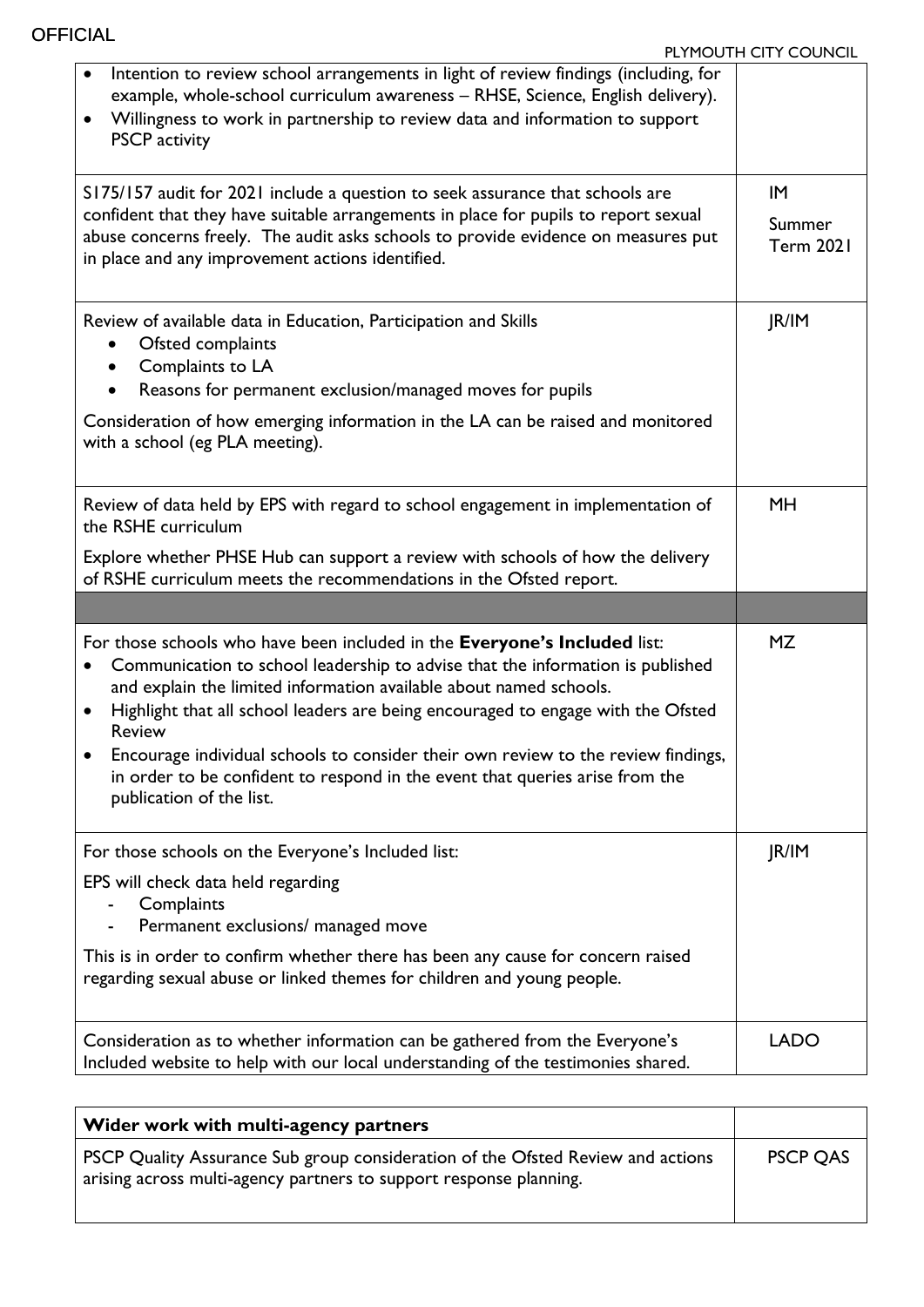| Participation work with families, parents and carers to develop an engagement plan                                                                                                                                            | <b>PSCP</b> |                   |
|-------------------------------------------------------------------------------------------------------------------------------------------------------------------------------------------------------------------------------|-------------|-------------------|
| considering:                                                                                                                                                                                                                  |             | Together          |
| Awareness raising and conversation regarding Ofsted Review findings<br>Advice and support for parents and carers when concerns arise<br>Consideration of acceptable and unacceptable behaviours of young people.<br>$\bullet$ |             | for<br>Childhood? |

# **RSHE Curriculum Initial Feedback (from Michael House)**

### **Local Authority Duties**

Our duties were to prepare schools for the implementation of the statutory guidance. This included policy, educational programmes and the procedures which schools undertake regarding this area of the curriculum. This duty is part of our commitment to raise standards, aspiration and achieving for children and young people in Plymouth and to increase health, wellbeing and reduce health inequalities.

RSHE has a wide scope, and there are many Plymouth Health and Wellbeing related performance indicators that this area of the curriculum potentially supports. The breadth includes obesity, teenage pregnancy, crime, community cohesion, e-safety and other areas.

In terms of the local authority role, there is not much distinction between maintained schools and academies. The PSHE Hub is a partnership with PTSA and open to all. Our Healthy Child Quality Mark is a traded offer and therefore open to all.

### **Implementation of these duties by EPS:**

Our team broadly did three things:

1. Preparation: We prepared schools for the introduction of statutory Relationships Education, Relationships and Sex Education (and Health Education), RSHE for short. This took the form of:

'A Series of PSHE Hub Meeting sessions, taking schools through the 'Roadmap to Implementation'. This took place in 2019 and 2020.

- 2. Support: We supported schools in targeted way via:
	- a. CPD sessions to individual schools
	- b. Consultation support for individual schools / Parents etc
	- c. Production of a self-assessment document relating to the DfE's 'Assessment of Preparedness' request, following the relaxation of the September 2020 implementation date (due to Covid and DfE asking schools to concentrate on the Emotional and Mental Health aspects of RSHE).
	- d. Ongoing signposting to relevant training, support and tools (e.g. PSHE Association), in-house CPD and via the RSE Hub (Bristol).
	- e. Delivery of the Wellbeing Return to Education programme (commissioned to 'The Zone').
- 3. Scrutiny: Evaluation of school's RSHE / PSHE Programmes via:
	- a. The Healthy Child Quality Mark programme
	- b. Safeguarding Reviews
	- c. Consultation support to individual schools

Consideration of information held by EPS:

 The Healthy Child Quality Mark has some information regarding what schools RSHE / PSHE Programmes and delivery methods are (also how they consulted families to tailor their programmes – Tailoring the programmes to meet the needs of children and young people will be a key ask that Ofsted will use to scrutinise RSHE implementation, going forward – especially as many schools now utilised the 'Jigsaw' scheme of work thus potentially have the same programme content). HCQM